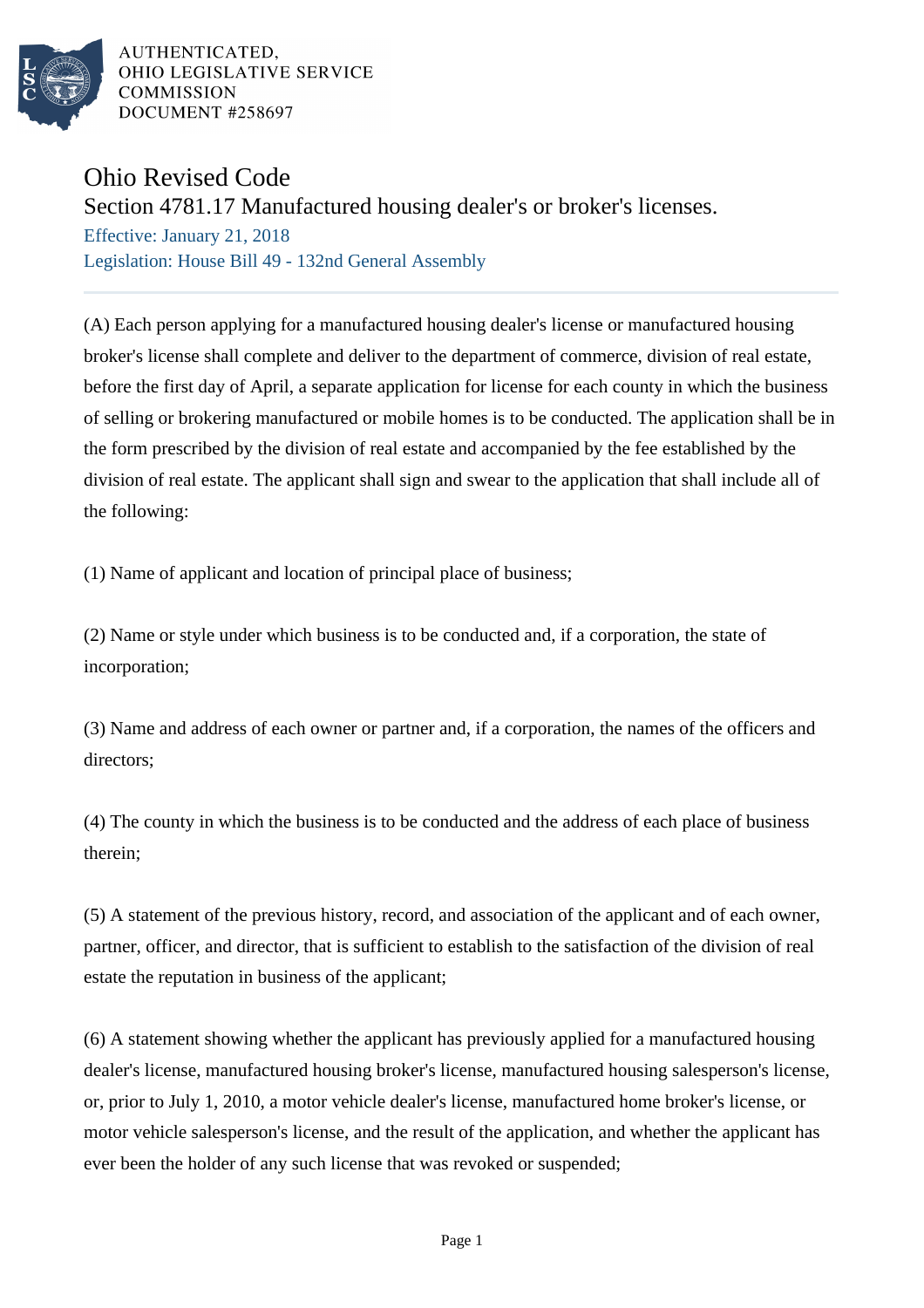

AUTHENTICATED. OHIO LEGISLATIVE SERVICE **COMMISSION** DOCUMENT #258697

(7) If the applicant is a corporation or partnership, a statement showing whether any partner, employee, officer, or director has been refused a manufactured housing dealer's license, manufactured housing broker's license, manufactured housing salesperson's license, or, prior to July 1, 2010, a motor vehicle dealer's license, manufactured home broker's license, or motor vehicle salesperson's license, or has been the holder of any such license that was revoked or suspended;

(8) Any other information required by the division of real estate.

(B) Each person applying for a manufactured housing salesperson's license shall complete and deliver to the division of real estate before the first day of July an application for license. The application shall be in the form prescribed by the division of real estate and shall be accompanied by the fee established by the division. The applicant shall sign and swear to the application that shall include all of the following:

(1) Name and post-office address of the applicant;

(2) Name and post-office address of the manufactured housing dealer or manufactured housing broker for whom the applicant intends to act as salesperson;

(3) A statement of the applicant's previous history, record, and association, that is sufficient to establish to the satisfaction of the division of real estate the applicant's reputation in business;

(4) A statement as to whether the applicant intends to engage in any occupation or business other than that of a manufactured housing salesperson;

(5) A statement as to whether the applicant has ever had any previous application for a manufactured housing salesperson license refused or, prior to July 1, 2010, any application for a motor vehicle salesperson license refused, and whether the applicant has previously had a manufactured housing salesperson or motor vehicle salesperson license revoked or suspended;

(6) A statement as to whether the applicant was an employee of or salesperson for a manufactured housing dealer or manufactured housing broker whose license was suspended or revoked;